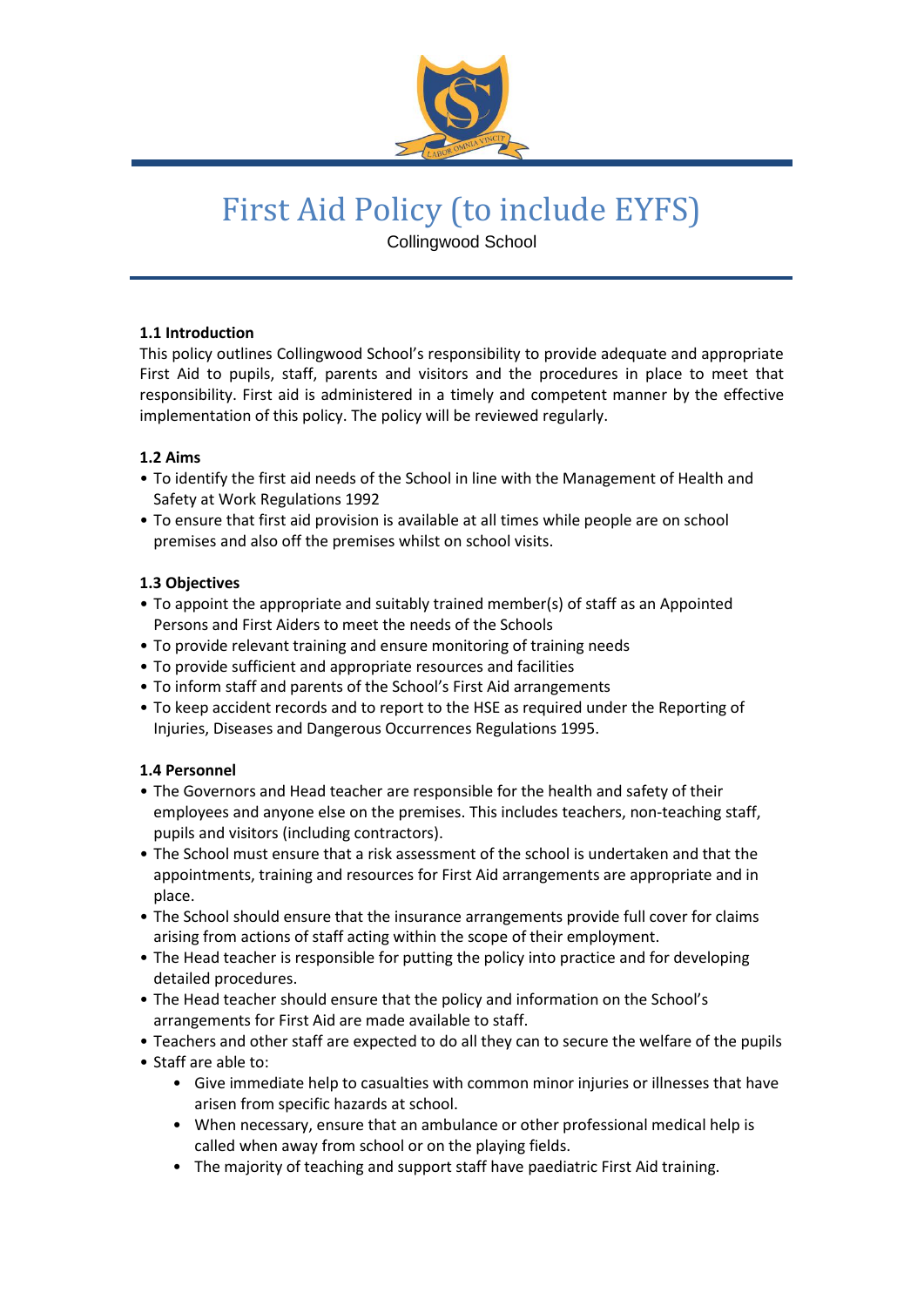

# **1.5 The Appointed Person**

The Appointed Person is the appropriate member of staff assigned prime responsibility for administering First Aid in school. In selecting the Appointed Person, the Head teacher should consider the person's:

- Reliability and communication skills
- Aptitude and ability to absorb new knowledge and learn new skills
- Ability to cope with stressful and physically demanding emergency procedures
- The member of staff's normal duties a First Aider must be able to leave immediately to attend an emergency.

The Appointed Person for First Aid in school is Mrs Tracey Goff, the Head teacher's PA. She will:

- Deal with day to day First Aid issues along with the school secretary
- Take charge when someone is injured or becomes ill
- Look after the First Aid equipment, for example replenishing the First Aid boxes
- Ensure that an ambulance or other professional medical help is summoned when appropriate.

#### **1.6 Appointed Persons – EYFS**

The Appointed persons for EYFS are Mrs Tracey Goff and Mr Michael Poupart. Both are trained in Pediatric First Aid.

# **1.7 Procedures**

Recommendations on measures needed to prevent or control identified risks are forwarded to the Head teacher and Governors, and those recommendations are acted upon. Reviews are carried out regularly.

# **1.8 Re-assessment of First Aid Provision**

As part of the Schools' annual monitoring and evaluation cycle:

- The Head teacher and Bursar will review the Schools' First Aid needs following any changes to staff, building/site, activities, off-site facilities, etc.
- The Bursar monitors the number of trained First Aiders, alerts them to the need for refresher courses and organises their training sessions
- The Bursar also monitors the emergency First Aid training received by staff and organises appropriate training
- The Appointed Person shall monitor the contents of the First Aid boxes half termly or as needed. Each first aid box will be updated with the date of the last check.
- The Head teacher will ensure that staff are informed about the Schools' First Aid arrangements
- The Bursar will provide information on First Aid for new staff as part of their induction programme. She will give all staff information on the location of equipment, facilities and First Aid personnel.
- First aid boxes are located in the following areas: office (including x2 off site kits), Aftercare/ Music Hut, DT classroom, Kitchen and Playground.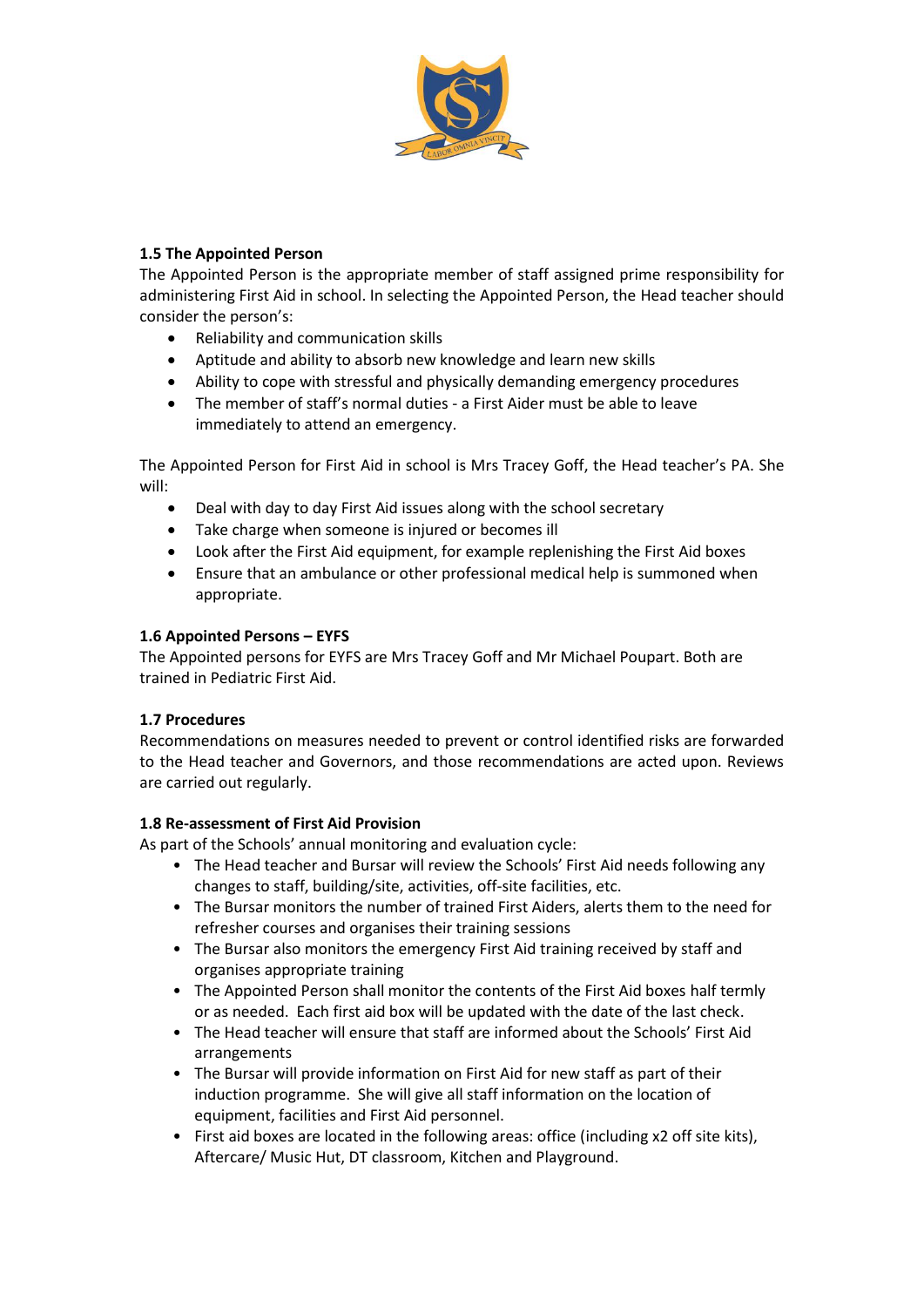

# **1.9 Provision**

Schools, in general are low risk environments, but the Head teacher will consider the needs of specific times, places and activities in deciding on First Aid provision. In particular should consider:

- Sporting events
- Off-site games
- School trips
- Science experiments
- Design Technology / Art room
- Out-of-hours provision, for example, clubs, events
- Arrangements should be made to ensure that there is an adequate level of cover of First Aiders at all times when people are on school premises.

# **1.10 First Aid Materials, Medication, Equipment and Facilities**

(See HSE guidelines on recommended and mandatory contents).

- The Head teacher must ensure that there are appropriate numbers of First Aid boxes situated in high risk areas within the school
- All First Aid boxes must be marked with a white cross on a green background
- Each school bus must carry a First Aid bag
- First aid boxes must be carried by the Games and PE teachers when off-site
- Spare stock should be kept in school.

Responsibility for checking and replenishing the First Aid boxes:

- In school, rests with the Appointed Person
- For off-site Games, with the Head of Games and PE, Mr David Sitch.
- Medication for children must be kept centrally in the School Office in a locked cupboard, out of reach of children. A Medical Consent form must be completed by both parent/carer and staff before medicine can be administered. A record must be kept when medication has been administered and logged on Scholar Pack.
- Parents must inform office staff if medication needs to be stored in a fridge. Medication can be stored in the fridge in the kitchen and will be returned to the children at the end of the school day.
- Children who require Epi Pens must provide the school with two. One will be stored in the child's classroom out of reach but in clear sight (teachers will be advised of the location). The other will be stored in the school office **on top** of the lockable medicine cupboard.
- Medication for Staff must be kept in a separate medicine box centrally in the School Office in a locked cupboard and out of reach of children.

# **1.11 Accommodation**

The School has provided a suitable room, the Office, for medical treatment and care of children during school hours. This is not a dedicated area but there is a sink in the office along with a foldaway medical bed if deemed necessary. It is also in close proximity to a lavatory. For extra privacy a screen will be set up at the discretion of the first aider.

# **1.12 Hygiene/Infection control**

Basic hygiene procedures must be followed by staff.

Single-use disposable gloves must be worn when treatment involves blood or other bodily fluids.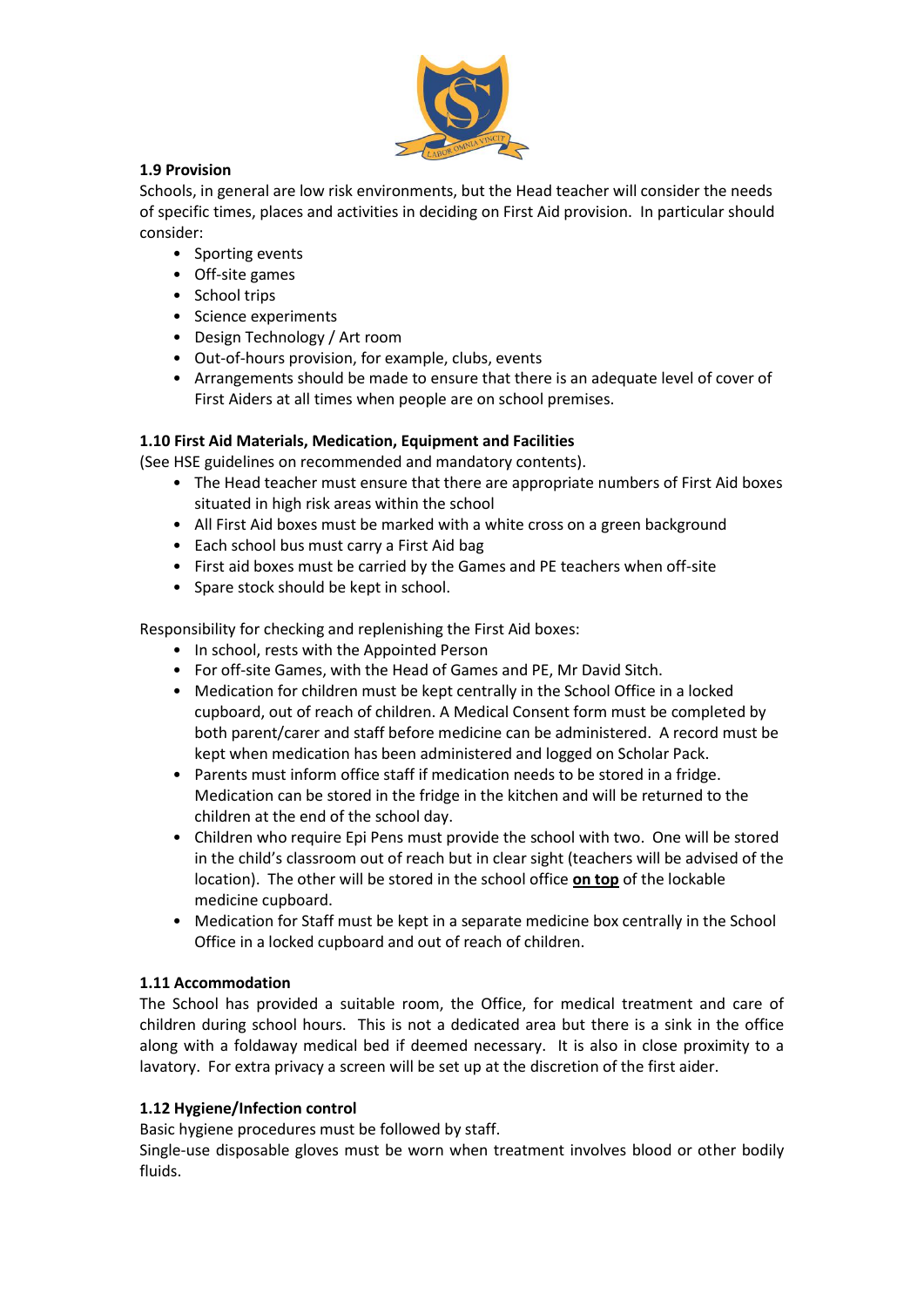

Care should be taken when disposing of dressings or equipment.

# **1.13 Health and Safety Executive (HSE)**

Statutory requirements: under the Reporting of Injuries, Diseases and Dangerous Occurrences Regulations 1995 (RIDDOR) some accidents must be reported to the Health and Safety Executive (HSE)

The School must keep a record of any reportable injury, disease or dangerous occurrence. This must include: the date and method of reporting; the date, time and place of the event; personal details of those involved and a brief description of the nature of the event or disease.

The following accidents must be reported to the HSE

(a) Those involving employees or self-employed people working on the premises:

Accidents resulting in death or major injury (including as a result of physical violence)

Accidents which prevent the injured person from doing their normal work for more than three days

For definitions, see HSC/E guidance on RIDDOR1995, and information on Reporting School Accidents (Annex A)

(b) Those involving pupils and visitors:

Accidents resulting in the person being killed, or being taken from the site of the accident to hospital by ambulance or other means of transport

If the accident relates in connection to any school activity, both on or off the premises

The way the school activity has been organised and managed

Equipment, machinery or substances

The design or condition of the premises

As per the circumstances outlined above in section b, the HSE must be notified of fatal and major injuries and dangerous occurrences without delay. The Head teacher is responsible for ensuring this happens, but may delegate that authority to another senior member of staff if he or she is absent from school at the time. The initial telephone call must be followed up in writing on Form 2508 within ten days.

# **1.14 Record Keeping**

Statutory accident records: The Head teacher must ensure that readily accessible accident records, written or electronic, are kept for a minimum of three years. (see DSS The Accident Book BI 510).

#### **1.15 Recording Accidents/ First Aid**

- The school must ensure that a record is kept of any first aid treatment given by First Aiders or Appointed Person(s). All accidents and first aid treatment given is recorded on the pupil record on Scholar Pack (MIS) This should include:
- The date and time of the incident
- The name (and class) of the injured or ill person
- Location
- Details of their injury/illness and what First Aid was given
- The name of the First Aider(s) or person(s) dealing with the incident.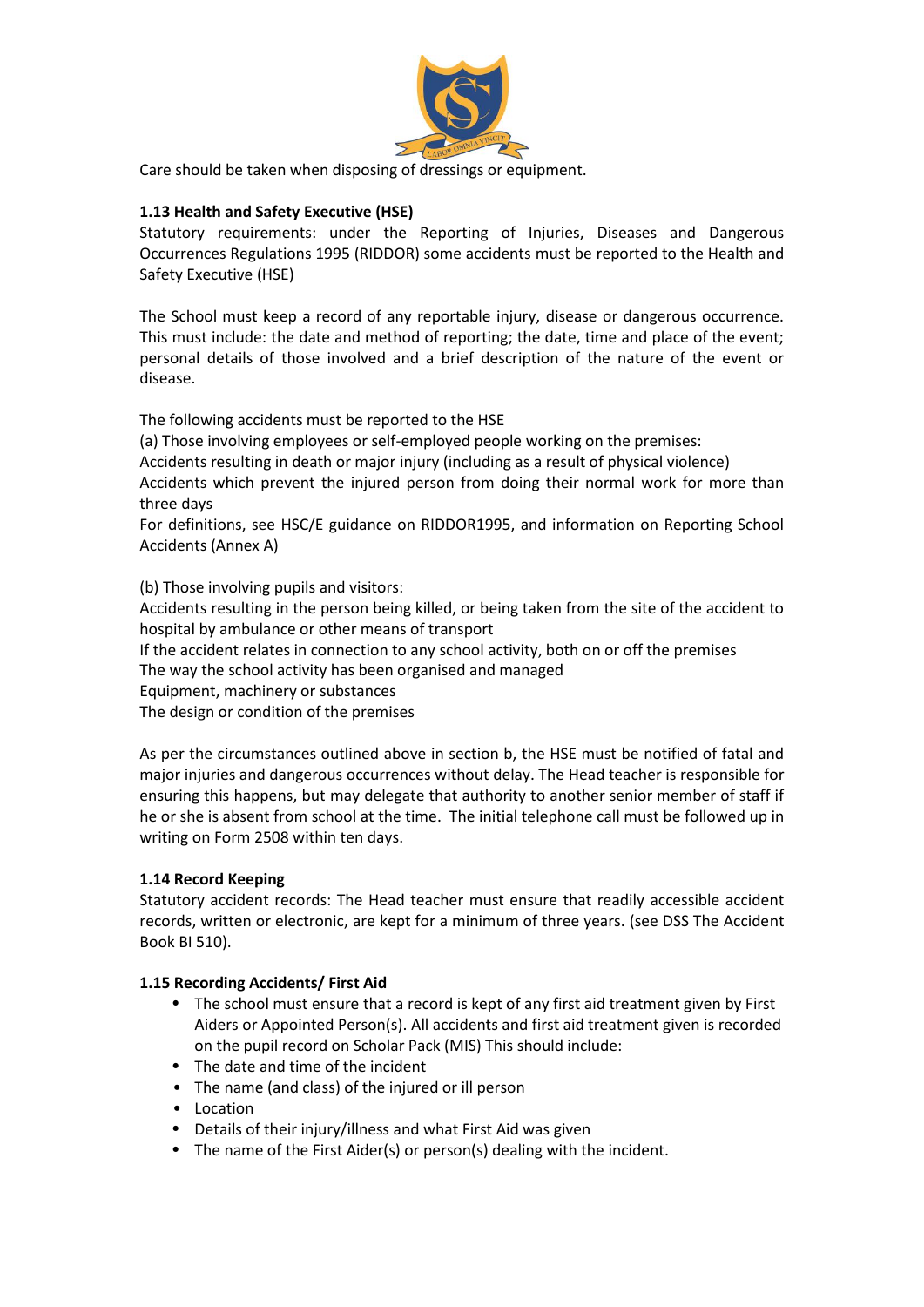

• Parents will receive an email at the end of the school day if their child has received first aid for a **minor** incident (i.e. graze to the knee)

The School must have in place procedures for ensuring that parents are informed of significant incidents. Parents MUST be informed:

- In the case of a child being killed or taken directly to hospital
- In the event of a serious incident that does not require hospital treatment
- If the injury is not serious but the child is distressed
- If the child receives an injury from the neck upwards/ a bump to the head. This will be done by email to parents providing information about the incident. Parents will be given the option to take their child to get checked further by a medical professional if deemed appropriate. Children will also take home a 'bumped head' letter and be provided with a bumped head wristband to wear, stating the time and date the injury occurred to alert staff and parents/carers.
- If a child receives first aid whilst at school for a minor incident, parents will receive by the end of that day or when practicable an email notification.
- If the child has a significant mark on his or her body when leaving school
- The school will inform parents of EYFS children of any accident or injury sustained by the child on the same day or as soon as reasonably practical and any first aid treatment given.

Accident records can be used to help the Head teacher and Bursar identify trends and areas for improvement and a report will be pulled from Scholar Pack (MIS) half termly to enable this. They also could help to identify training or other needs and may be useful for insurance or investigative purposes.

#### **1.16 Accident Procedure**

If a child or adult has an accident, staff must:

- Access the injury.
- Reassure the child/adult sit them down if appropriate.
- Give first aid as appropriate.
- Teachers should make an assessment as to whether the accident requires further treatment or assessment. This is a judgment that staff must make based upon their experience and training. Where there is evidence of blood then the child should ALWAYS be sent for further examination to the office. When in doubt, staff should always send children to the Office for further examination
- Mrs Goff and Mrs Butler are normally the first point of call where accidents are concerned.
- Whoever deals with the accident should ensure that they fill out the ancillary report on Scholar Pack with as much details as possible.
- Parents will be contacted if their child sustains an injury, regardless of how minor, if it causes distress to their child.
- At the end of each school day, parents will be notified via email if their child has received any first aid for minor incidents.
- If the child has bumped their head the Office will inform the relevant parent by email and follow this up with a standard 'bumped head' slip which will be given to the child to take home. Children are also given a bumped head wristband stating the time and date the injury occurred to alert staff and parents/ carers.
- Where appropriate the Office will notify child's teacher of accident.